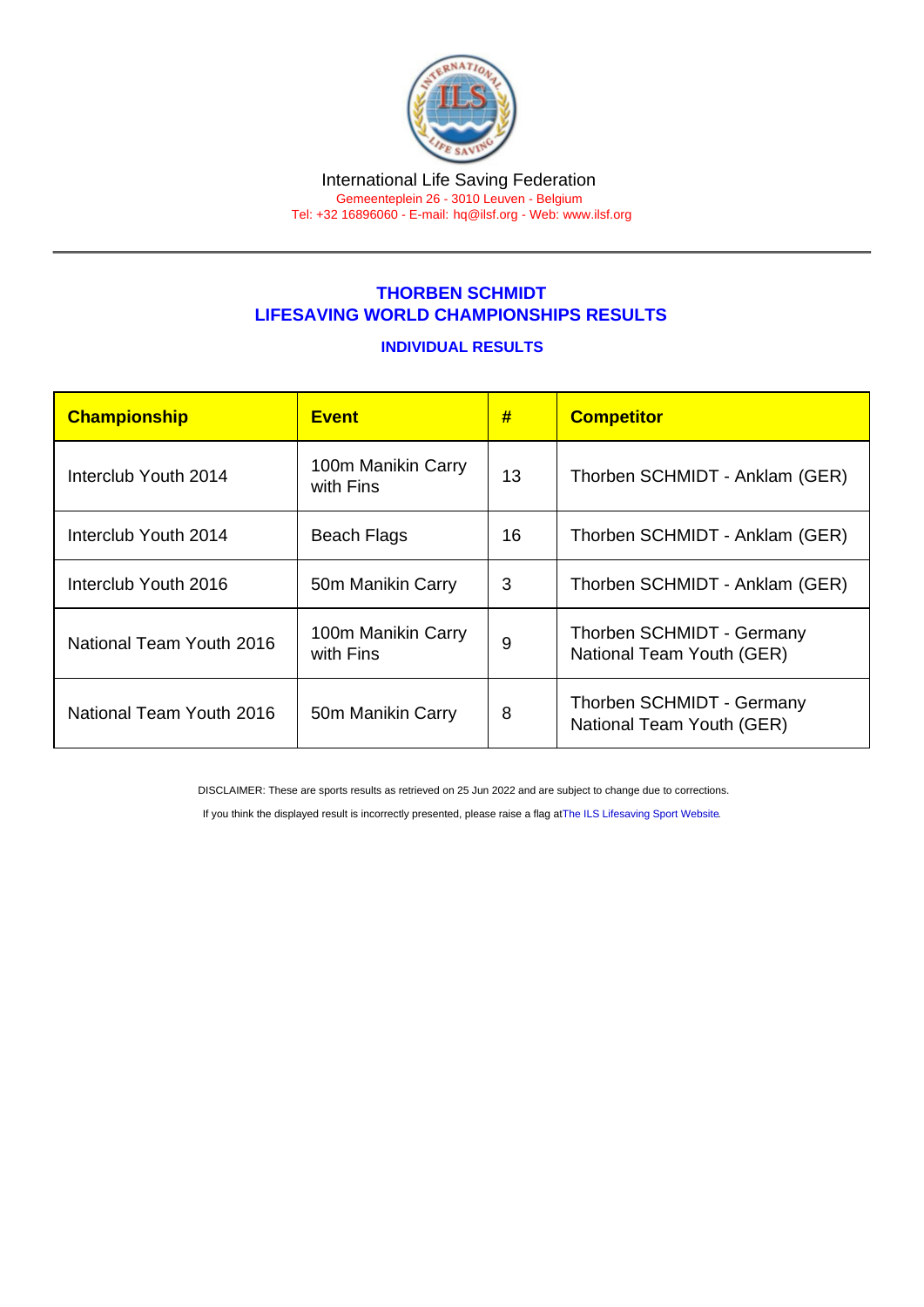## THORBEN SCHMIDT LIFESAVING WORLD CHAMPIONSHIPS RESULTS

## TEAM RESULTS

| Championship                              | Event                     | #              | <b>Competitors</b>                                                                                                                |
|-------------------------------------------|---------------------------|----------------|-----------------------------------------------------------------------------------------------------------------------------------|
| <b>National Team</b><br><b>Youth 2016</b> | 4x50m Obstacle Relay      | $\mathbf{1}$   | <b>Germany National Team Youth</b><br>(GER)<br>Jannik BOWING, Carl-Anton<br>DALLJO, Maximilian MÜLLER,<br><b>Thorben SCHMIDT</b>  |
| <b>National Team</b><br><b>Youth 2016</b> | 4x25m Manikin Relay       | $\overline{2}$ | <b>Germany National Team Youth</b><br>(GER)<br>Michael BATZEL, Jannik<br>BOWING, Carl-Anton DALLJO,<br><b>Thorben SCHMIDT</b>     |
| <b>National Team</b><br><b>Youth 2016</b> | 4x50m Medley Relay        | 3              | <b>Germany National Team Youth</b><br>(GER)<br>Michael BATZEL, Jannik<br>BOWING, Carl-Anton DALLJO,<br><b>Thorben SCHMIDT</b>     |
| Interclub Youth 2014                      | <b>Rescue Tube Rescue</b> | $\overline{4}$ | Anklam (GER)<br>Marco ARNDT, Oliver<br>KURZMANN, Thorben<br><b>SCHMIDT, Max TESCH</b>                                             |
| Interclub Youth 2016                      | 4x50m Medley Relay        | 5              | Anklam (GER)<br>Mark BENTZIN, Tom JAHNKE,<br>Marc-Kevin SCHLEY, Thorben<br><b>SCHMIDT</b>                                         |
| <b>National Team</b><br><b>Youth 2016</b> | <b>Rescue Tube Rescue</b> | 5              | <b>Germany National Team Youth</b><br>(GER)<br>Michael BATZEL, Carl-Anton<br>DALLJO, Maximilian MÜLLER,<br><b>Thorben SCHMIDT</b> |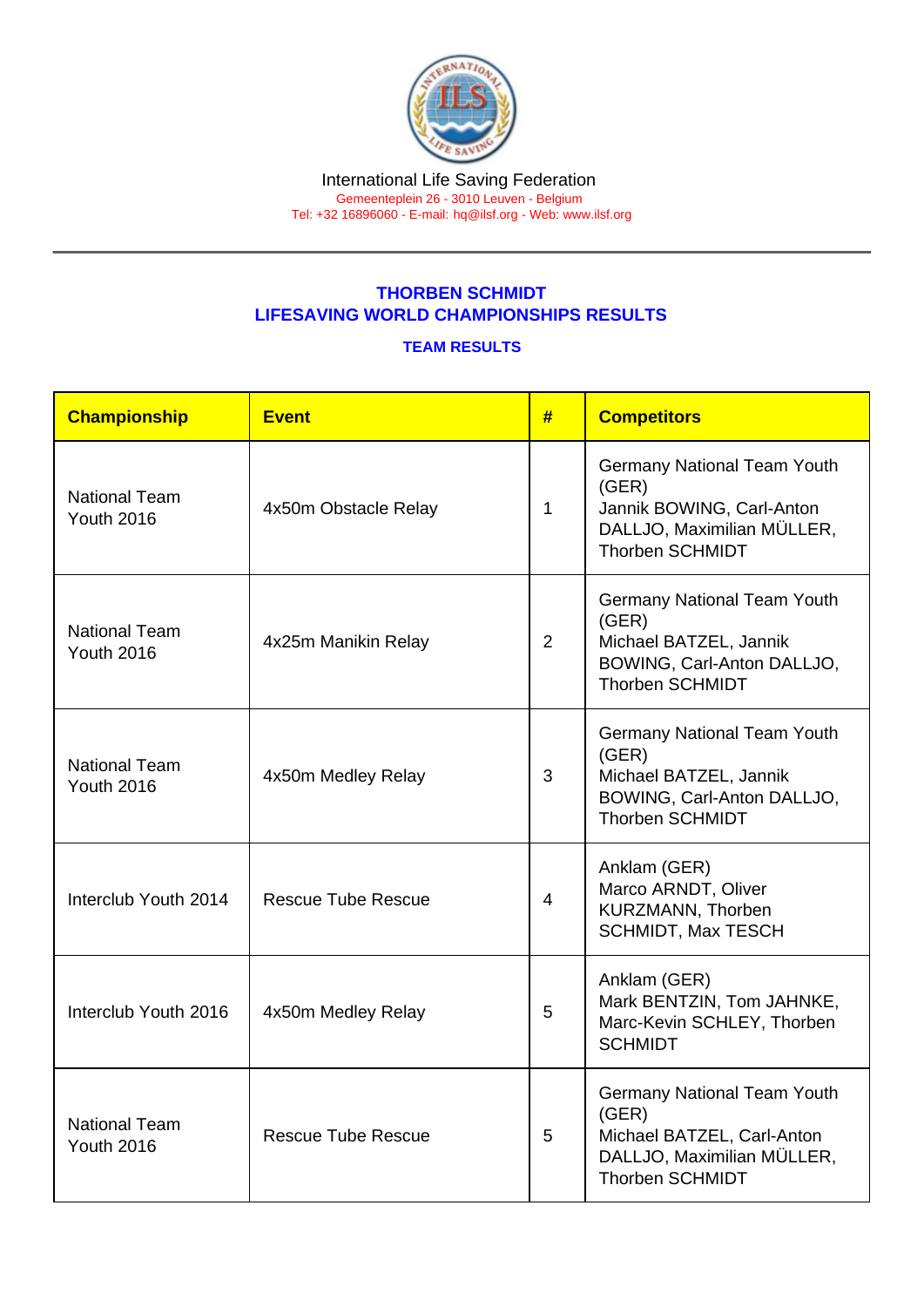| <b>Championship</b>                       | <b>Event</b>              | #              | <b>Competitors</b>                                                                                                              |
|-------------------------------------------|---------------------------|----------------|---------------------------------------------------------------------------------------------------------------------------------|
| Interclub Youth 2016                      | 4x50m Obstacle Relay      | 6              | Anklam (GER)<br>Mark BENTZIN, Tom JAHNKE,<br>Marc-Kevin SCHLEY, Thorben<br><b>SCHMIDT</b>                                       |
| <b>National Team</b><br><b>Youth 2016</b> | <b>Beach Relay</b>        | 6              | <b>Germany National Team Youth</b><br>(GER)<br>Paul BUCHMULLER, Carl-<br>Anton DALLJO, Maximilian<br>MÜLLER, Thorben SCHMIDT    |
| Interclub Youth 2014                      | 4x50m Obstacle Relay      | $\overline{7}$ | Anklam (GER)<br>Marco ARNDT, Oliver<br>KURZMANN, Thorben<br><b>SCHMIDT, Max TESCH</b>                                           |
| Interclub Youth 2014                      | <b>Beach Relay</b>        | $\overline{7}$ | Anklam (GER)<br>Marco ARNDT, Oliver<br>KURZMANN, Thorben<br><b>SCHMIDT, Max TESCH</b>                                           |
| Interclub Youth 2016                      | 4x25m Manikin Relay       | 9              | Anklam (GER)<br>Till HANNEMANN, Tom<br>JAHNKE, Marc-Kevin SCHLEY,<br><b>Thorben SCHMIDT</b>                                     |
| Interclub Youth 2016                      | <b>Rescue Tube Rescue</b> | 9              | Anklam (GER)<br>Till HANNEMANN, Tom<br>JAHNKE, Marc-Kevin SCHLEY,<br><b>Thorben SCHMIDT</b>                                     |
| <b>National Team</b><br><b>Youth 2016</b> | Oceanman/Oceanwoman Relay | 9              | <b>Germany National Team Youth</b><br>(GER)<br>Michael BATZEL, Paul<br><b>BUCHMULLER, Maximilian</b><br>MÜLLER, Thorben SCHMIDT |
| Interclub Youth 2014                      | 4x25m Manikin Relay       | 10             | Anklam (GER)<br>Marco ARNDT, Oliver<br>KURZMANN, Thorben<br><b>SCHMIDT, Max TESCH</b>                                           |
| Interclub Youth 2014                      | 4x50m Medley Relay        | 10             | Anklam (GER)<br>Marco ARNDT, Oliver<br>KURZMANN, Thorben<br><b>SCHMIDT, Max TESCH</b>                                           |